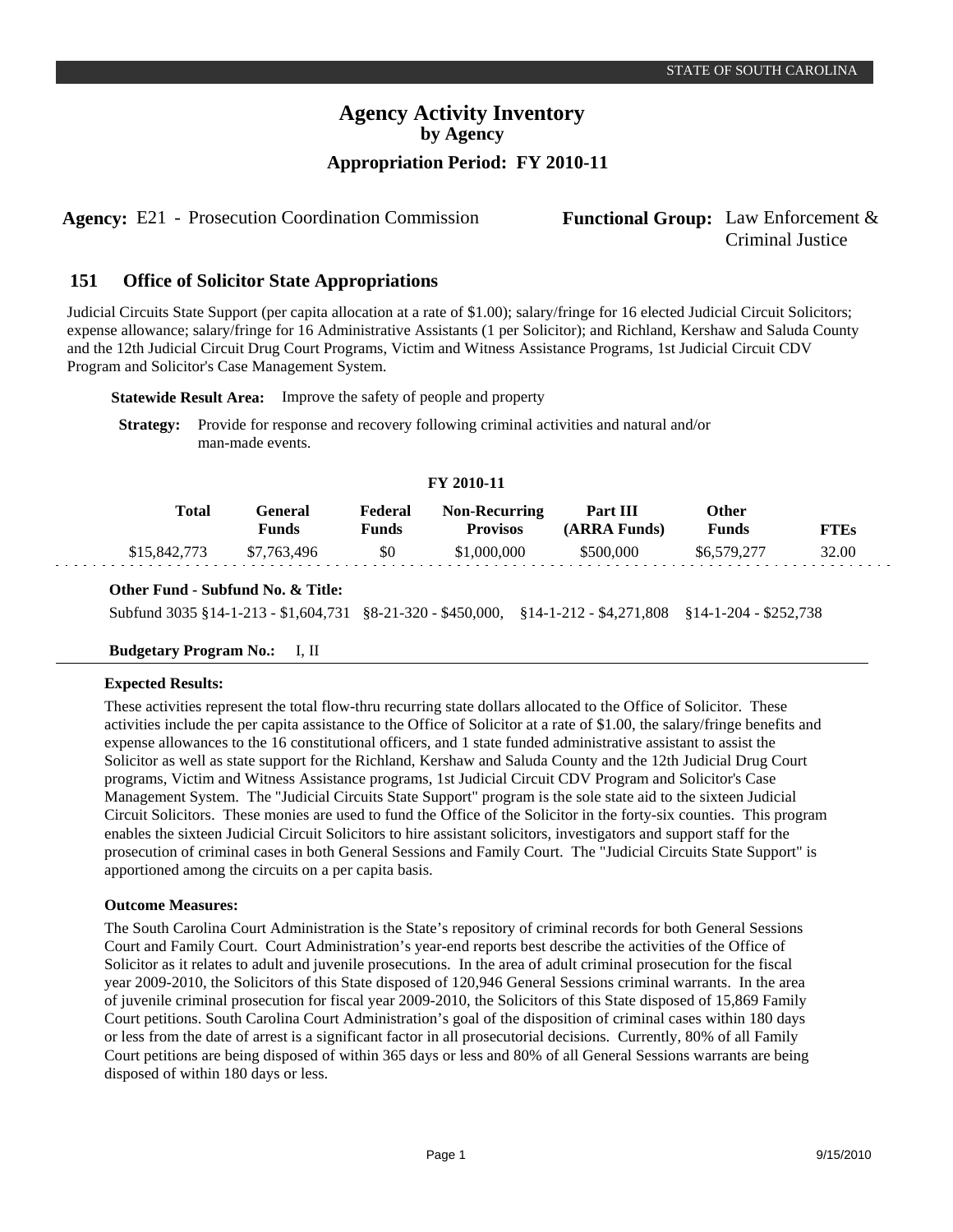Criminal Justice

# **Agency Activity Inventory by Agency Appropriation Period: FY 2010-11**

**Agency:** E21 - Prosecution Coordination Commission **Functional Group:** Law Enforcement &

#### **Administration 152**

The South Carolina Commission on Prosecution Coordination was created by Sections 1-7-910 through 1-7-1000 to coordinate all activities involving the prosecution of criminal cases in the State. This function provides executive leadership, support, policy development and review, financial services, facilities management, personnel services, communications, training programs, legislative representation, inter-agency coordination and other related administrative services.

**Statewide Result Area:** Improve the safety of people and property

**Strategy:** Administration

## **FY 2010-11**

| <b>Total</b> | General<br>Funds | Federal<br>Funds | <b>Non-Recurring</b><br><b>Provisos</b> | Part III<br>(ARRA Funds) | Other<br>Funds | <b>TTEs</b> |
|--------------|------------------|------------------|-----------------------------------------|--------------------------|----------------|-------------|
| \$790,844    | \$790.844        | \$0              | \$0                                     | \$0                      | SС             | 7.00        |

**Other Fund - Subfund No. & Title:**

#### **Budgetary Program No.:** I, II

#### **Expected Results:**

1. Coordinate all administrative functions of the offices of the Solicitors and any affiliate services operating in conjunction with the Solicitors' offices; 2. Submit the budgets of the Solicitors and their affiliate services to the General Assembly; 3. Encourage and develop legal education programs and training programs for Solicitors and their affiliate services, organize and provide seminars to help increase the effectiveness and efficiency of the prosecution of criminal cases in this State, and act as a clearinghouse and distribution source for publications involving Solicitors and their affiliate services and provide legal updates on matters of law affecting the prosecution of cases in this State; 4. Provide blank indictments for the Circuit Solicitors; and 5. Assist the Solicitors in maintaining a Pretrial Intervention Program in each Judicial Circuit.

#### **Outcome Measures:**

The primary clientele served by this agency are the sixteen (16) Judicial Circuit Solicitors, the deputy and assistant solicitors throughout the State, the Judicial Circuit Victim/Witness Assistance Advocates and their programs, the Pretrial Intervention Directors and their programs representing the forty-six (46) counties of this State, and those Solicitor-based Investigators. The number of General Sessions Court and Family Court cases handled by the sixteen (16) Judicial Circuit Solicitors has consistently increased over the past decade. However, there is annually an increasing backlog of cases to be addressed. This increasing backlog is attributable to many factors including mandatory minimum sentences, 2 strikes/3 strikes statutory provisions, the implementation of Constitutional guarantees for victims, as well as increasing scientific and technological advancements in criminology. Without proper recurring funding of the Offices of Solicitor and other criminal and juvenile justice agencies, the backlog will continue to increase and cases will become more stale as they await their dispositional dates.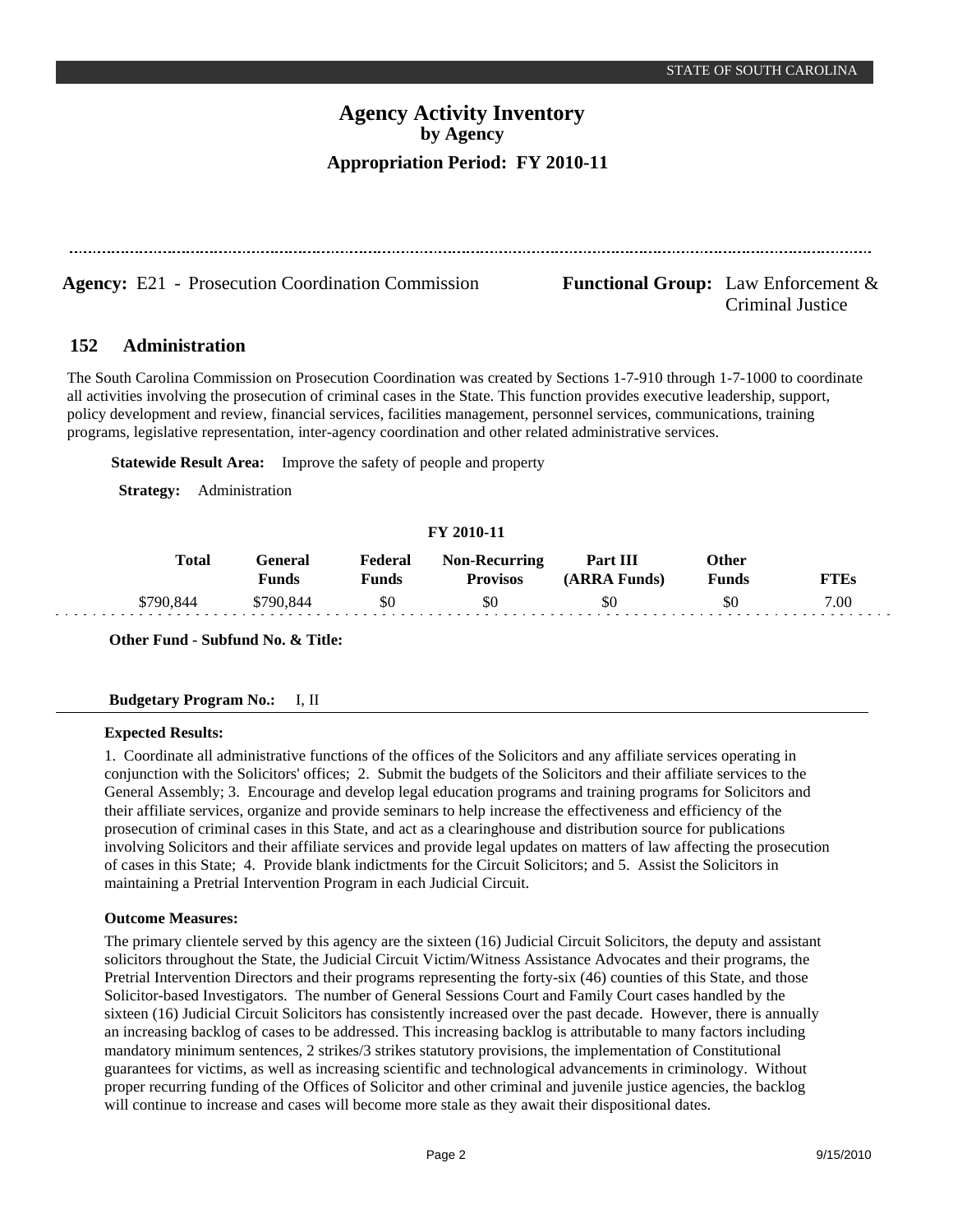# **Agency Activity Inventory by Agency Appropriation Period: FY 2010-11**

**Agency:** E21 - Prosecution Coordination Commission **Functional Group:** Law Enforcement & Criminal Justice

#### **State Office of Pretrial Intervention 153**

Within the Commission is the State Office of Pretrial Intervention whose responsibility is to assist the Solicitor in each judicial circuit in establishing and maintaining a pretrial intervention program. The State Pretrial Intervention Coordinator/Special Projects and such staff which are necessary to assist in the implementation of the provisions of SC Code Sections 17-22-10 through 17-22-170 are within this office and other diversion programs.

**Statewide Result Area:** Improve the safety of people and property

**Strategy:** Provide for response and recovery following criminal activities and natural and/or man-made events.

## **FY 2010-11**

| Total    | General<br><b>Funds</b> | Federal<br><b>Funds</b> | <b>Non-Recurring</b><br><b>Provisos</b> | Part III<br>(ARRA Funds) | Other<br><b>Funds</b> | FTEs |
|----------|-------------------------|-------------------------|-----------------------------------------|--------------------------|-----------------------|------|
| \$47,463 | \$47.463                | \$0                     | \$0                                     | \$0                      | \$0                   | .00. |

**Other Fund - Subfund No. & Title:**

#### **Budgetary Program No.:** I, II

#### **Expected Results:**

To monitor approximately 13,940 statewide applications per year and the associated accepted/rejected information on each participant; run generation reports weekly; and provide statistical information to the Office of Solicitor upon request.

#### **Outcome Measures:**

'The State Office of Pretrial Intervention provides statewide training to all pretrial intervention personnel for compliance with the continuing educational requirements promulgated by the Commission. The State Office also provides new hire and software training so as to provide statewide uniformity free of charge.

**Agency:** E21 - Prosecution Coordination Commission **Functional Group:** Law Enforcement &

Criminal Justice

#### **Child Abuse Prosecution Unit: 154**

Within the Commission is the Child Abuse Prosecution Unit composed of an experienced attorney who prosecutes cases statewide involving traumatized child victims in rural districts/regions where resources are limited. A Child Victim/Witness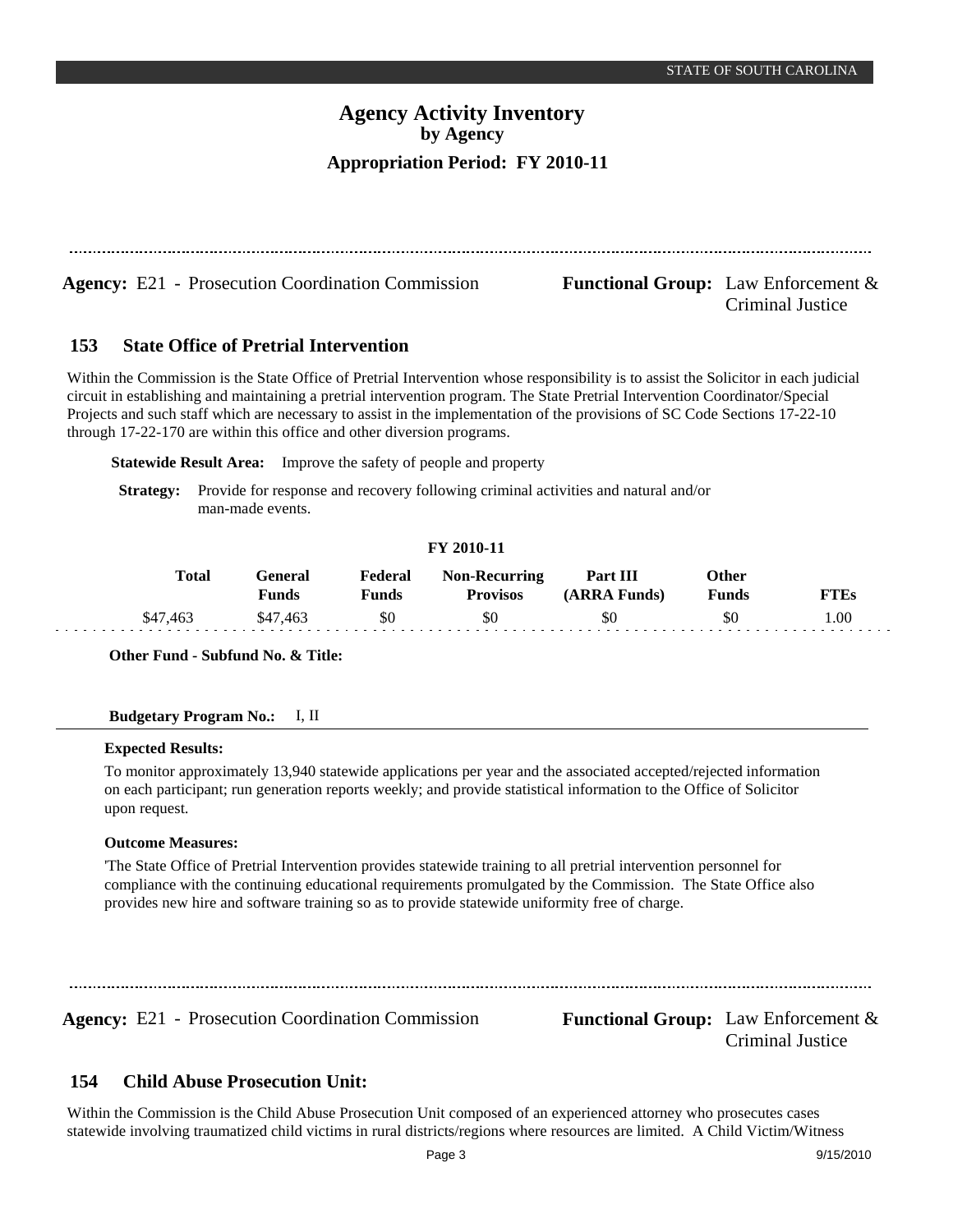# **Agency Activity Inventory by Agency**

## **Appropriation Period: FY 2010-11**

Assistance Advocate assists the Child Abuse Attorney by performing certain duties as mandated by Article 1, Section 24 of the Constitution of South Carolina and SC Code Section 16-3-1505 etc.

**Statewide Result Area:** Improve the safety of people and property

**Strategy:** Provide for response and recovery following criminal activities and natural and/or man-made events.

## **FY 2010-11**

| Total    | General<br>Funds | Federal<br>$\mathbf{v}_{\mathbf{unds}}$ | <b>Non-Recurring</b><br><b>Provisos</b> | Part III<br>(ARRA Funds) | Other<br>$F$ unds | T'TEs |
|----------|------------------|-----------------------------------------|-----------------------------------------|--------------------------|-------------------|-------|
| \$89,560 | \$89.560         | \$0                                     | \$0                                     | \$0                      | 80                | .00   |

**Other Fund - Subfund No. & Title:**

#### **Budgetary Program No.:** I. II

#### **Expected Results:**

While most of the cases are assigned for prosecution, there are those which involved only consultation and advise to the local jurisdictions. The Child Abuse Prosecution Unit also participates in parole hearings on behalf of the victims. Victim services are provided to child victims of physical abuse or sexual assault, adults survivors of sexual assault, and parents or guardians of abuse victims. The Child Abuse Prosecution Unit provides much needed standardized training for law enforcement, judges, prosecutors, victim advocates, health care providers and social service representatives. The Child Abuse Prosecution Unit publishes resource materials, manuals and provides updates on changes in the law.

#### **Outcome Measures:**

The primary clientele served by this agency are the sixteen (16) Judicial Circuit Solicitors, the deputy and assistant solicitors throughout the State, the Judicial Circuit Victim/Witness Assistance Advocates and their programs, the Pretrial Intervention Directors and their programs representing the forty-six (46) counties of this State, and those Solicitor-based Investigators. The number of General Sessions Court and Family Court cases handled by the sixteen (16) Judicial Circuit Solicitors has consistently increased over the past decade. However, there is annually an increasing backlog of cases to be addressed. This increasing backlog is attributable to many factors including mandatory minimum sentences, 2 strikes/3 strikes statutory provisions, the implementation of Constitutional guarantees for victims, as well as increasing scientific and technological advancements in criminology. Without proper recurring funding of the Offices of Solicitor and other criminal and juvenile justice agencies, the backlog will continue to increase and cases will become more stale as they await their dispositional dates.

**Agency:** E21 - Prosecution Coordination Commission **Functional Group:** Law Enforcement & Criminal Justice

#### **Traffic Safety Resource Prosecutor 155**

Within the Commission is the TSRP Unit composed of a Traffic Safety Resource Prosecutor and one (1) full-time Administrative Assistant. Currently, this program is being funded by the Department of Transportation, National Highway